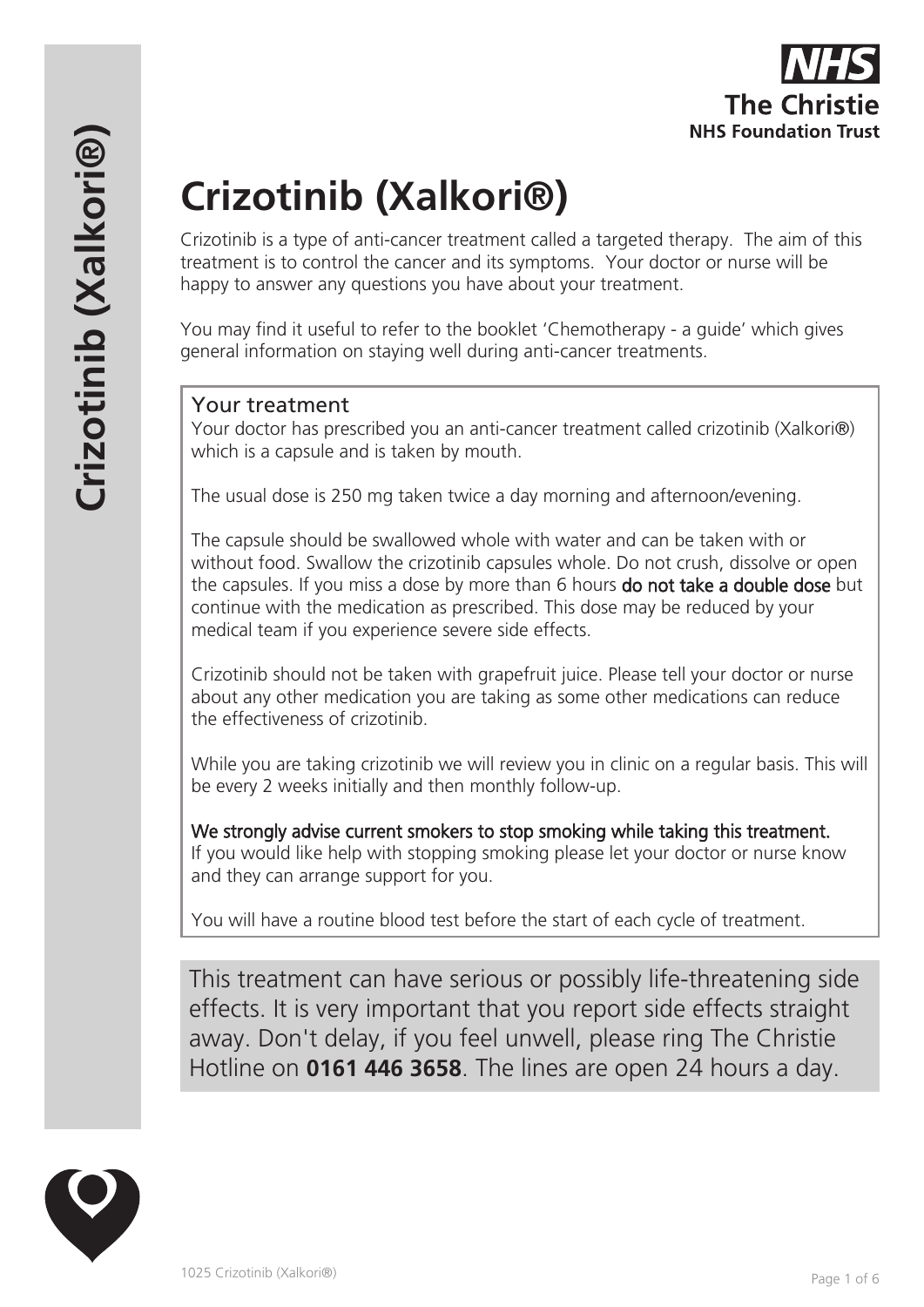# Flu vaccinations

Is it alright for me to have a flu jab during the time I'm having chemotherapy? It's safe to have a flu jab, but depending on the sort of chemotherapy you have had, it may not give quite as much protection against infection as usual. Some patients may need two vaccinations. However, if you're thinking of having any other vaccinations, do check with your Christie doctor first, because some vaccines should be avoided.

## Possible side effects

This treatment can cause many different side effects. Some are more likely to occur than others. Everyone is different and not everyone gets all the side effects. Most side effects are usually temporary, but in some rare cases they can be life-threatening. It is important to tell your hospital doctor or nurse about any side effects so they can be monitored and, where possible, treated.

# Common side effects (more than 1 in 10)

## • Nausea and vomiting (sickness) (Warning!)

The severity of this varies from person to person. Anti-sickness medication will be given along with your treatment if needed. If you continue to feel or be sick, contact your GP or this hospital.

### • Diarrhoea

If this becomes a problem while you are having treatment, anti-diarrhoea tablets can be bought from a pharmacy or prescribed by your GP for a temporary period until this is resolved. If the problem persists contact The Christie. If you develop severe diarrhoea it is important to contact The Christie straightaway as this may be a sign of a serious infection. Don't delay!

### • Visual disturbances

You may develop problems with your vision. These are often temporary difficulties adjusting to light and then dark surroundings or blurring of your vision. You may also experience 'flashing lights or floaters' in your visual field. These side effects are usually mild and can affect 6 out of 10 patients taking this medication, but the side effects usually improve over time. If these side effects worsen you need to inform your doctor or nurse. If your vision is affected you should drive or operate machinery.

### • Liver function tests

It is important to monitor how your liver function is working while you are having treatment. This is done by routine blood tests. It is important to drink plenty of fluids while taking this medication. Please inform your medical team or nurse straight away if you notice you have darker urine than usual or any yellowing of your skin or eyes.

### • Constipation

This occasionally occurs in the long-term. Try to drink plenty of fluids and eat foods high in fibre. Tell your doctor who may prescribe a suitable laxative. Ask the staff for a copy of 'Eating: help yourself' which has useful ideas about diet when you are having treatment.

### • Leg swelling or oedema

This is often mild and can be relieved by putting your feet up and resting for part of the day. If you notice the swelling is severe or causing discomfort then please inform your medical team or nurse.

### • Decreased appetite

You may lose your appetite and find eating large meals more difficult. It is best to try to eat smaller portions but to carry on trying to eat something even if you do not feel very hungry. Ask your nurse or doctor for advice on what to eat if this is causing you problems or you have unexpected weight loss.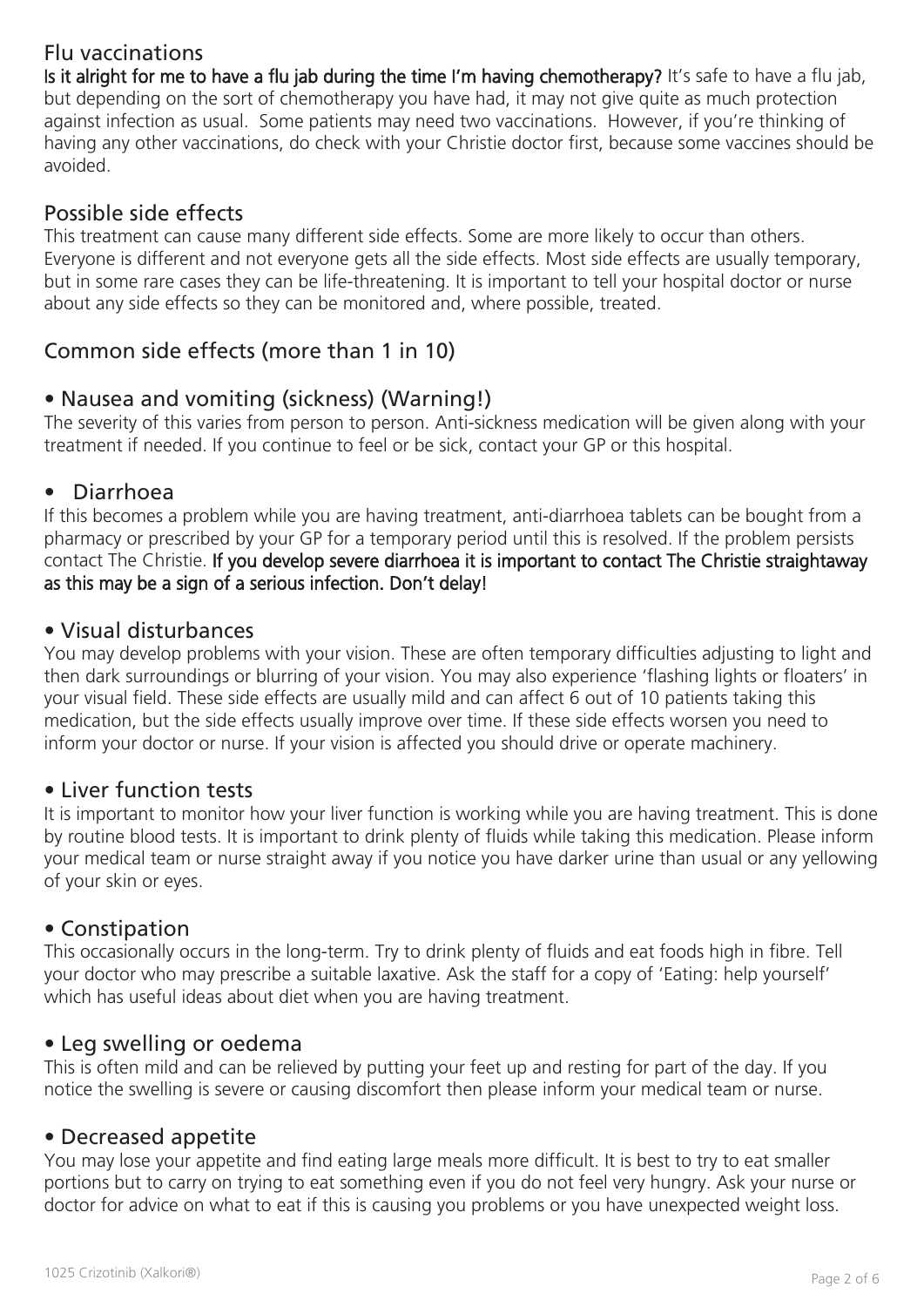## • Lethargy

Some treatment may make you feel tired and lacking in energy. It can be frustrating when you feel unable to cope with routine tasks. If you do feel tired, take rest and get help with household chores. If necessary, take time off work. Gentle exercise such as a daily walk can be beneficial.

## • Sore mouth

Your mouth may become sore or dry, or you may notice small mouth ulcers during this treatment. Drinking plenty of fluids and cleaning your teeth regularly and gently with a soft toothbrush can help to reduce the risk of this happening. We can prescribe a mouthwash for you to use during treatment. You can dilute this with water if your mouth is sore. Ask your doctor or nurse for further advice. There is also general mouth care information in the chemotherapy booklet. If you continue to have a sore mouth, please contact The Christie Hotline on 0161 446 3658.

# • Cardiac abnormalities

Sometimes crizotinib can cause patients to experience an irregular or abnormal heartbeat or changes in the usual electrical activity of the heart as seen on an ECG (electrocardiogram). If you experience dizziness or any loss of consciousness you must inform your medical team or nurse. It is important not to drive or operate machinery if these symptoms occur. The team may perform a regular ECG in clinic.

# • Anaemia (low number of red blood cells)

While having this treatment you may become anaemic. This may make you feel tired and breathless. Let your doctor or nurse know if these symptoms are a problem. You may need a blood transfusion.

## • Strange taste

Occasionally during treatment you may experience a strange taste, sometimes described as metallic or bitter. A strongly flavoured sweet or mint will help to disguise this.

# • Tingling and numbness in the fingers or toes

This is only usually mild and temporary but sometimes lasts for some time or become permanent. Please report these symptoms to your doctor on your next hospital visit.

# Uncommon side effects (less than 1 in 10)

### • Skin rash

You may develop a skin rash. This is usually mild and easily treated. It is most common on the face, neck, chest, and back. The rash tends to be mild. If the rash becomes red, painful, itchy or develops an 'acnelike' appearance please contact The Christie. Sometimes the dose may need to be changed or delayed for a week or two. If you develop any signs that the rash is infected then the medical team will start a course of antibiotics.

# • Chest pain (Warning!)

If you experience chest pain or notice a change in your regular heart beat please tell your doctor or nurse. Please inform your doctor if you have ever been diagnosed with any type of heart disease especially an abnormal heart rhythm. Report any episodes of fast or irregular heartbeat, very slow heartbeat chest pain, lightheadedness, dizziness, fainting, or shortness of breath to your doctor straight away. In an emergency you should go immediately to your nearest accident and emergency department.

# • Shortness of breath (pneumonitis) (Warning!)

This treatment can cause inflammation of the tissue in your lungs. Symptoms of this include a cough that will not settle, fever or breathing difficulties. If you develop severe shortness of breath it is important to contact The Hotline on 0161 446 3658 straight away as this may be serious. Don't delay!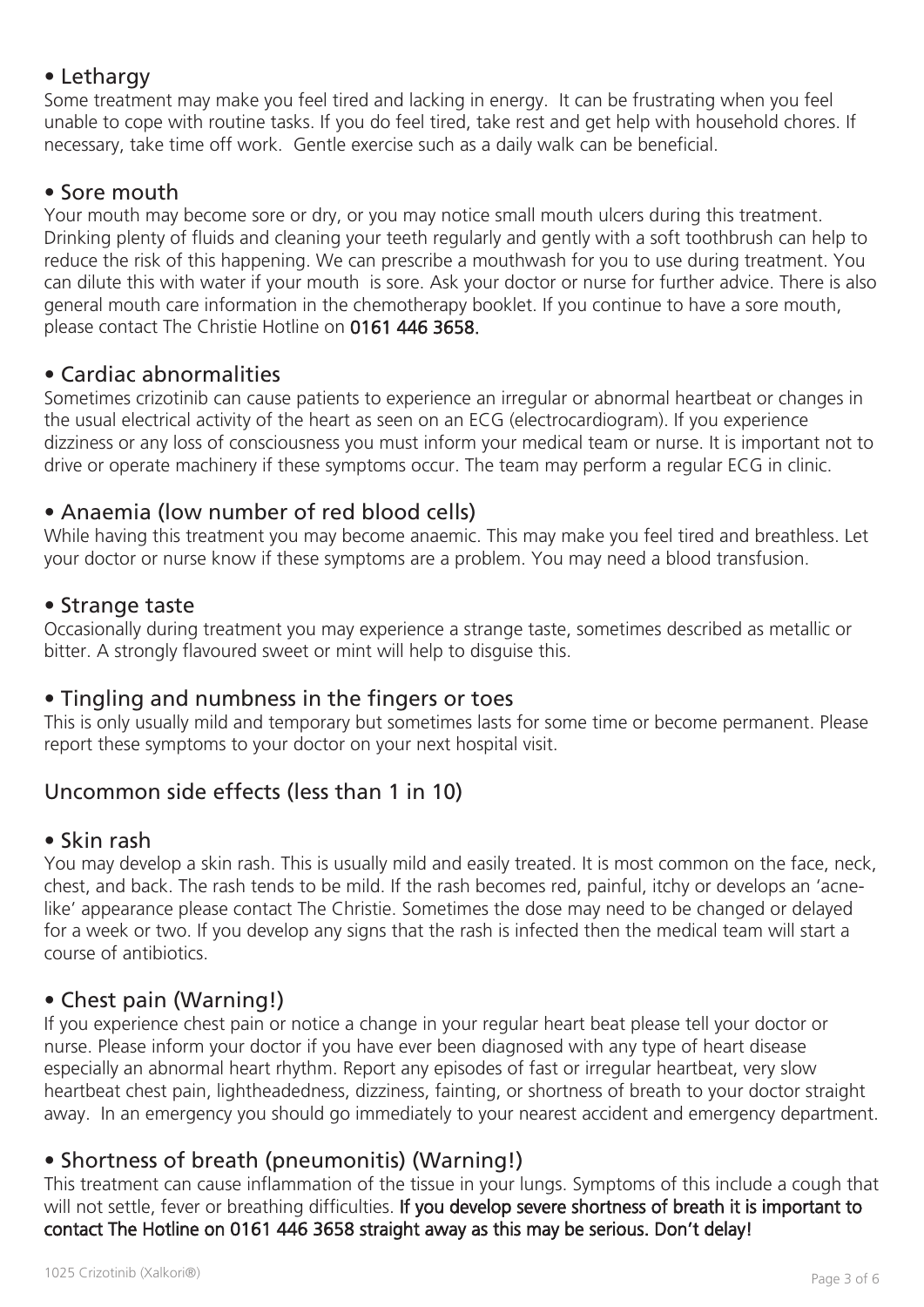## • Kidney damage

This treatment rarely causes long term damage to the kidneys. Your kidney function will be closely monitored by a blood test with each clinic visit. Occasionally patients on this treatment have developed kidney cysts which do not cause any discomfort and will be monitored by your doctor.

# Rare side effects (less than 1 in 100)

### • Increased risk of infection

It is uncommon to develop an infection. Symptoms of infection include fever, shivering, sweats, sore throat, diarrhoea, discomfort when you pass urine, cough or breathlessness. We recommend that you use a digital thermometer so you can check your temperature. You can buy one from your local chemist.

#### If you feel unwell, you have symptoms of an infection or your temperature is 37.5ºC or above, or below 36ºC contact The Christie Hotline straight away.

### • Reduced testosterone levels in men

Occasionally hormone levels of testosterone can be affected by crizotinib. Men who experience any unusual mood swings, loss of libido (sexual desire) or feel low in mood should let their medical team or nurse know and this can be investigated further.

### Serious and potentially life threatening side effects

In a small proportion of patients this treatment can result in very severe side effects which may cause life threatening complications. The team caring for you will discuss the risk of these side effects with you.

### Sex, contraception and fertility

Protecting your partner and contraception: We recommend that you or your partner use a condom during sexual intercourse, while you are on this treatment and for 90 days after finishing treatment. Crizotinib may affect how well hormonal contraceptives work. This treatment is dangerous to unborn babies and this will also protect you and your partner from any drugs that may be present in semen and in the vagina. If you suspect that you may be pregnant please tell your doctor immediately.

Fertility: This chemotherapy may affect your ability to have children. Your doctor or nurse should have discussed this with you. If not, please ask them before you start treatment. You should not take crizotinib if you are pregnant.

### Late side effects

Some side effects may become evident only after a number of years. In reaching any decision with you about treatment, the potential benefit you receive from treatment will be weighed against the risks of serious long term side effects to the heart, lungs, kidneys and bone marrow. With some drugs there is also a small but definite risk of developing another cancer. If any of these problems specifically applies to you, the doctor will discuss these with you and note this on your consent form.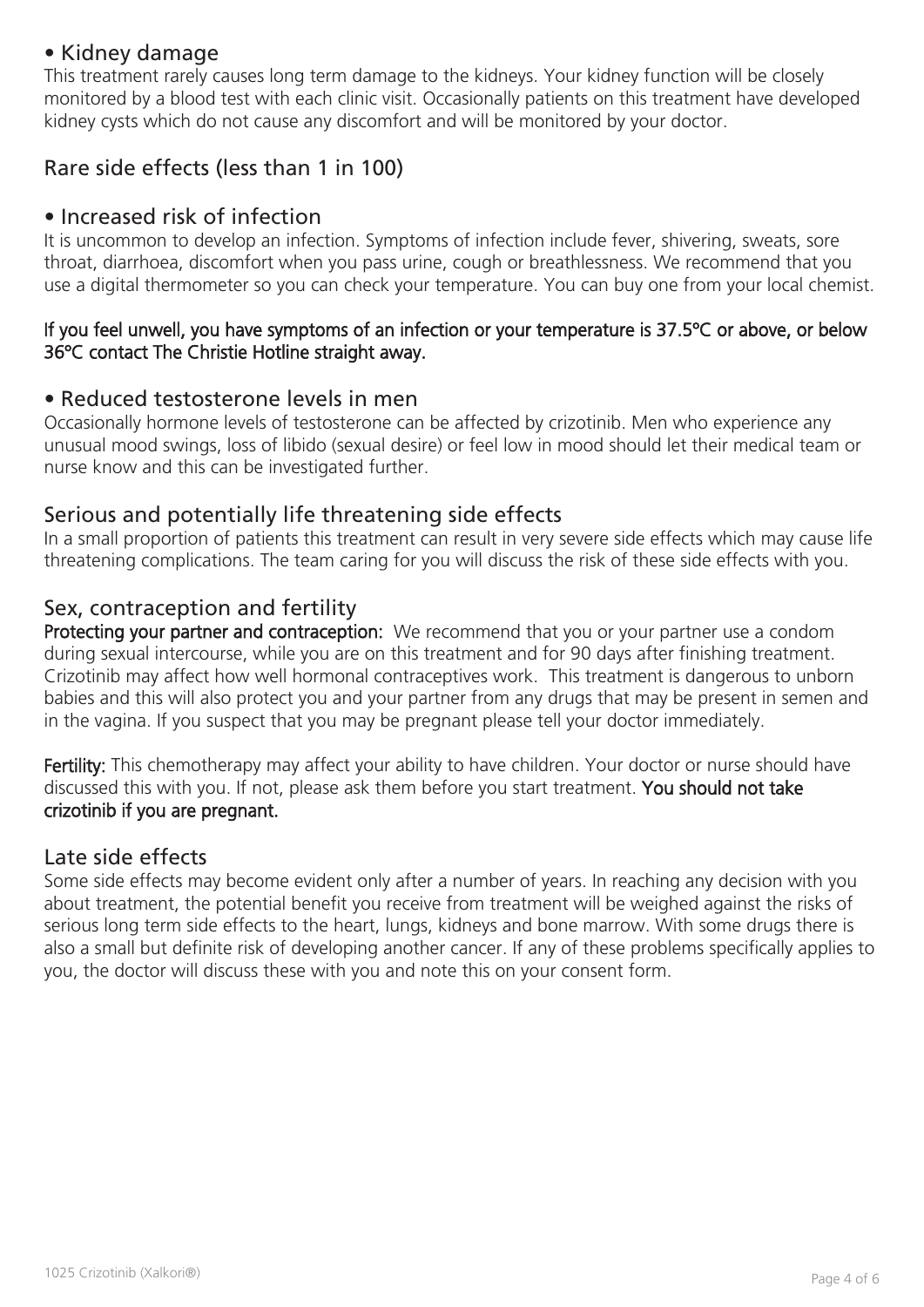# **Contacts**

If you have any general questions or concerns about your treatment, please ring the area where you are having treatment:

Administration enquiries - 0161 918 7606/7610 Chemotherapy nurse - 0161 918 7171 Clinical trials unit - 0161 918 7663

Lung cancer nurse team - 0161 918 2595

For urgent advice ring The Christie Hotline on 0161 446 3658 (24 hours)

Your doctor's secretary …………………………………….0161 ……….. Your consultant is: ..................................................................... Your hospital number is: ...........................................................

Your key worker is: ....................................................................